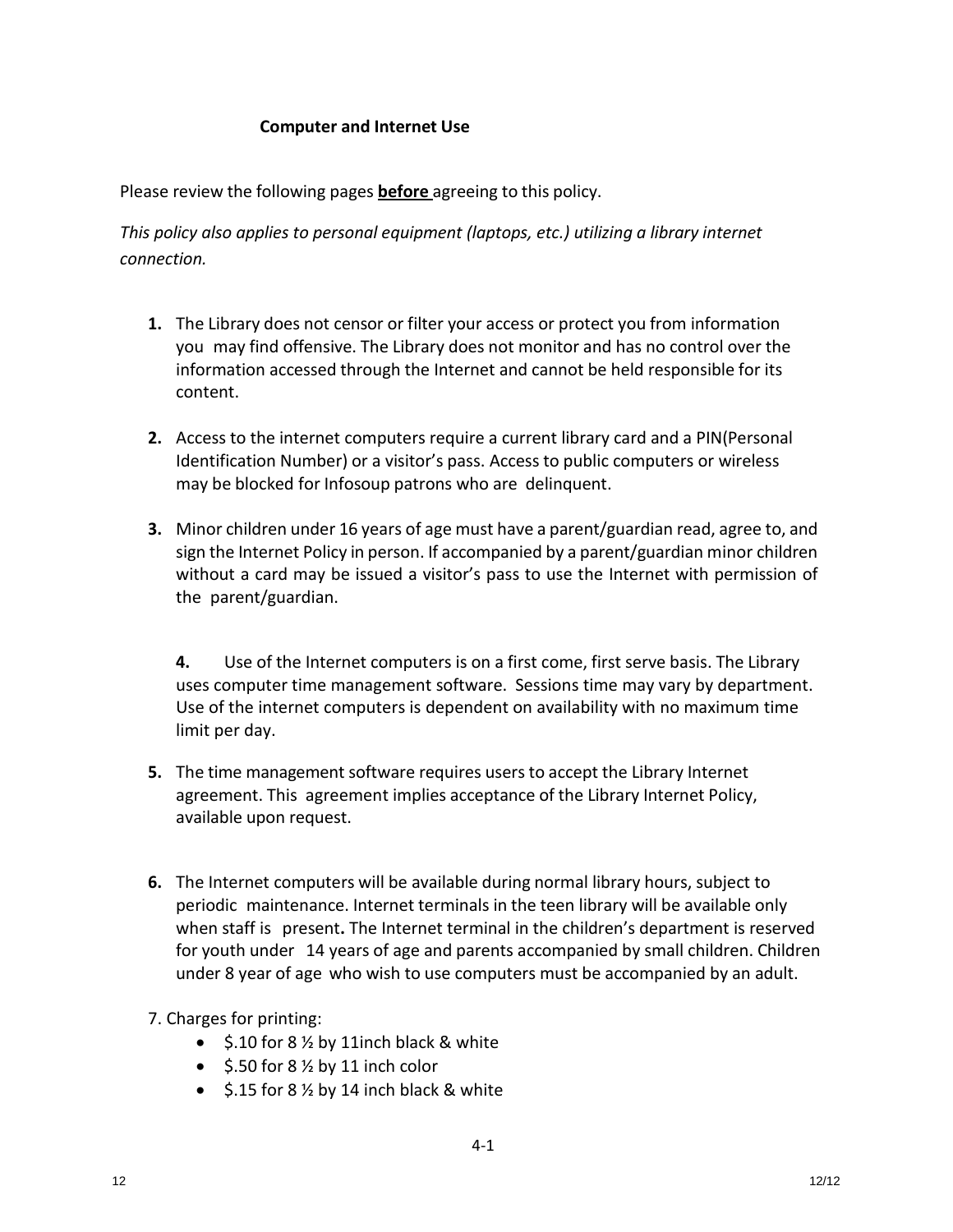- $\bullet$  \$.75 for 8  $\frac{1}{2}$  by 14 inch color
- **S.50 for 11 by 17 inch black & white**
- $\bullet$  \$1.00 for 11 by 17 inch color

## 8. The Library prohibits:

- use of its computers and network for unauthorized, illegal or unethical purposes. use of its computers and network to access material that creates a hostile working environment to patrons or staff, is obscene, contains child pornography, is considered bullying or harassment or is harmful to minors.
- the misuse of copyrighted material as per state and federal law.
- misrepresenting oneself for any purpose.
- invading the privacy of others or interfering with their computer use.
- Use of another person's library card to access the Internet
- **7.** Any use in violation of this Internet Policy may result in the loss of Internet privileges. First violation may result in the loss of privileges for up to three months. Second violation may result in the loss of privileges for up to one year. For copyright infringement and other illegal offenses the Waupaca City Police Department will be notified.

## **Study room computers and microfilm readers may be accessed by anyone. Time limits may be enforced if others are waiting.**

## **Internet Agreement as displayed on Public computers**

The Waupaca Area Public Library:

- -Does not filter content or control information accessed through the Internet.
- -Holds parents/guardians responsible for use of the Internet by their minor children.
- -Will charge \$0.10 per printed side. You are encouraged to use print preview and check the number of copies to be printed. You are charged more for color copies and sizes other than 8 ½ by 11 inch.
- -Prohibits the use of its computers and network for unauthorized, illegal or unethical purposes.